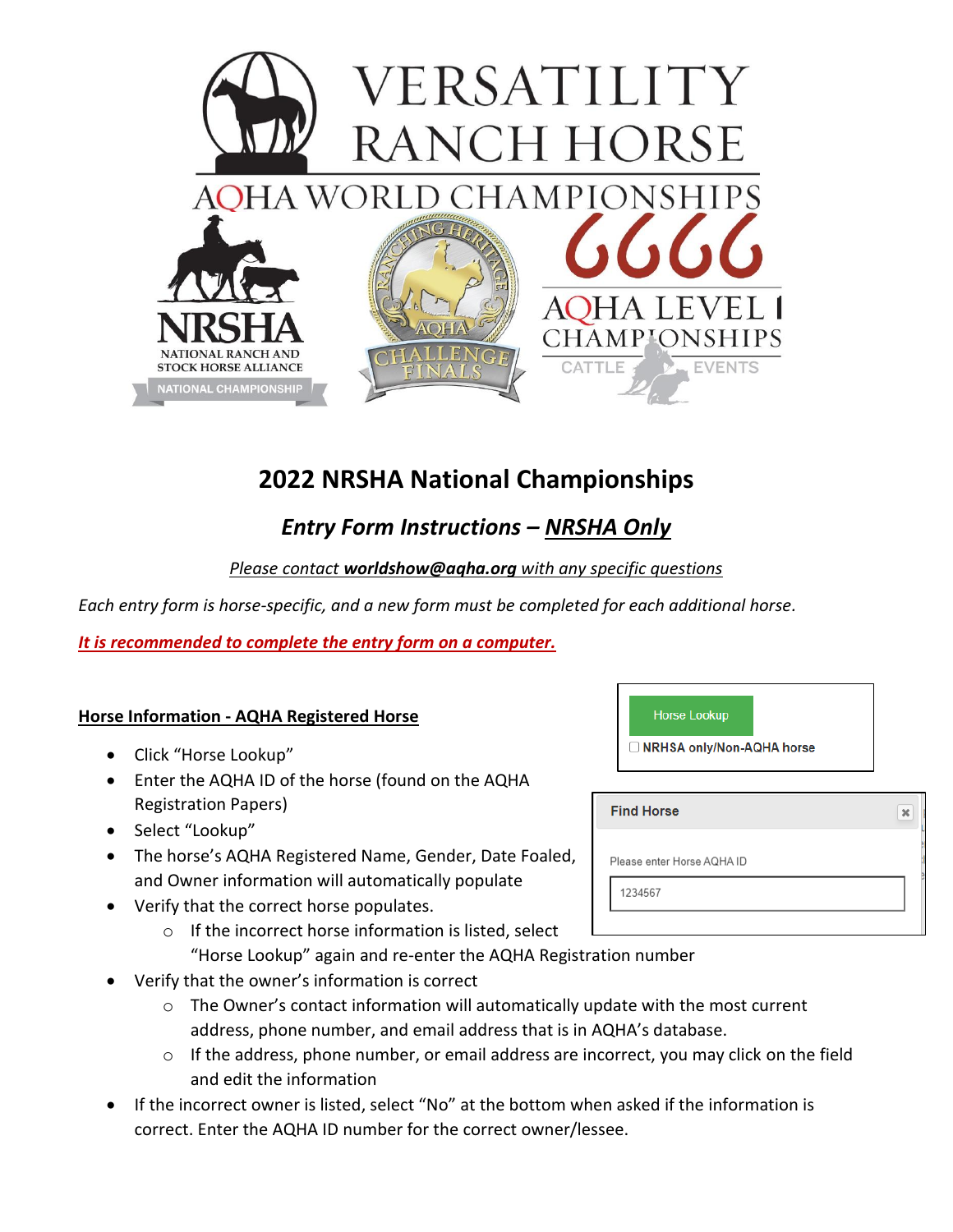- If an AQHA lease is on file and is not showing in the "owner" section, select "No" at the bottom when asked if the information is correct. Enter the AQHA ID number for the correct lessee – a current Show Lease must be on file with AQHA.
- If the Horse and Owner are correct, select "Yes" at the bottom of the screen.

My owner/lessee information is correct. If the information is not correct, select "No" and enter the AQHA ID of the owner/lessee.  $\bigcirc$  Yes

 $\bigcirc$  No

• *Continue to Exhibitor Information section*

#### **Horse Information - Non-AQHA Horse**

- Select the "NRHSA Only/Non-AQHA Horse" box
- Enter the Horse's name in the box provided
- Select the horse's gender
- Enter the date foaled, in the format: mm/dd/yyyy
- Select "Save"

| <b>Horse Lookup</b><br>MRHSA only/Non-AQHA horse |
|--------------------------------------------------|
| <b>Horse Name:</b>                               |
| Max                                              |
| Choose a Gender:                                 |
| Gelding $\sim$                                   |
| Date Foaled:                                     |
| 03/15/2001                                       |

### • **Owner Information**

- o A box will appear to ask about the horse's owner
- o If the horse's owner has an AQHA membership, select "Lookup Horse Owner"
	- Enter the owner's AQHA ID number
	- Verify all information is correct
		- The Owner's contact information will automatically update with the most current address, phone number, and email address that is in AQHA's database.
		- If the address, phone number, or email address are incorrect, you may click on the field and edit the information
	- If the Horse and Owner are correct, select "Yes" at the bottom of the screen.

| My owner/lessee information is correct. If the information is not correct, select "No" and enter the AQHA ID of the |  |
|---------------------------------------------------------------------------------------------------------------------|--|
| owner/lessee.                                                                                                       |  |
| $\bigcirc$ Yes                                                                                                      |  |
| ∩ No                                                                                                                |  |
|                                                                                                                     |  |

| <b>NRSHA-Only Owner</b> |                                                                                         | $\boldsymbol{\mathsf{x}}$ |
|-------------------------|-----------------------------------------------------------------------------------------|---------------------------|
|                         | Do you need to add a non-AQHA Owner or lookup an AQHA Owner for the horse you entered?? |                           |
|                         | <b>Enter Non-Member</b>                                                                 |                           |
|                         | Lookup Horse Owner                                                                      |                           |
|                         | Cancel                                                                                  |                           |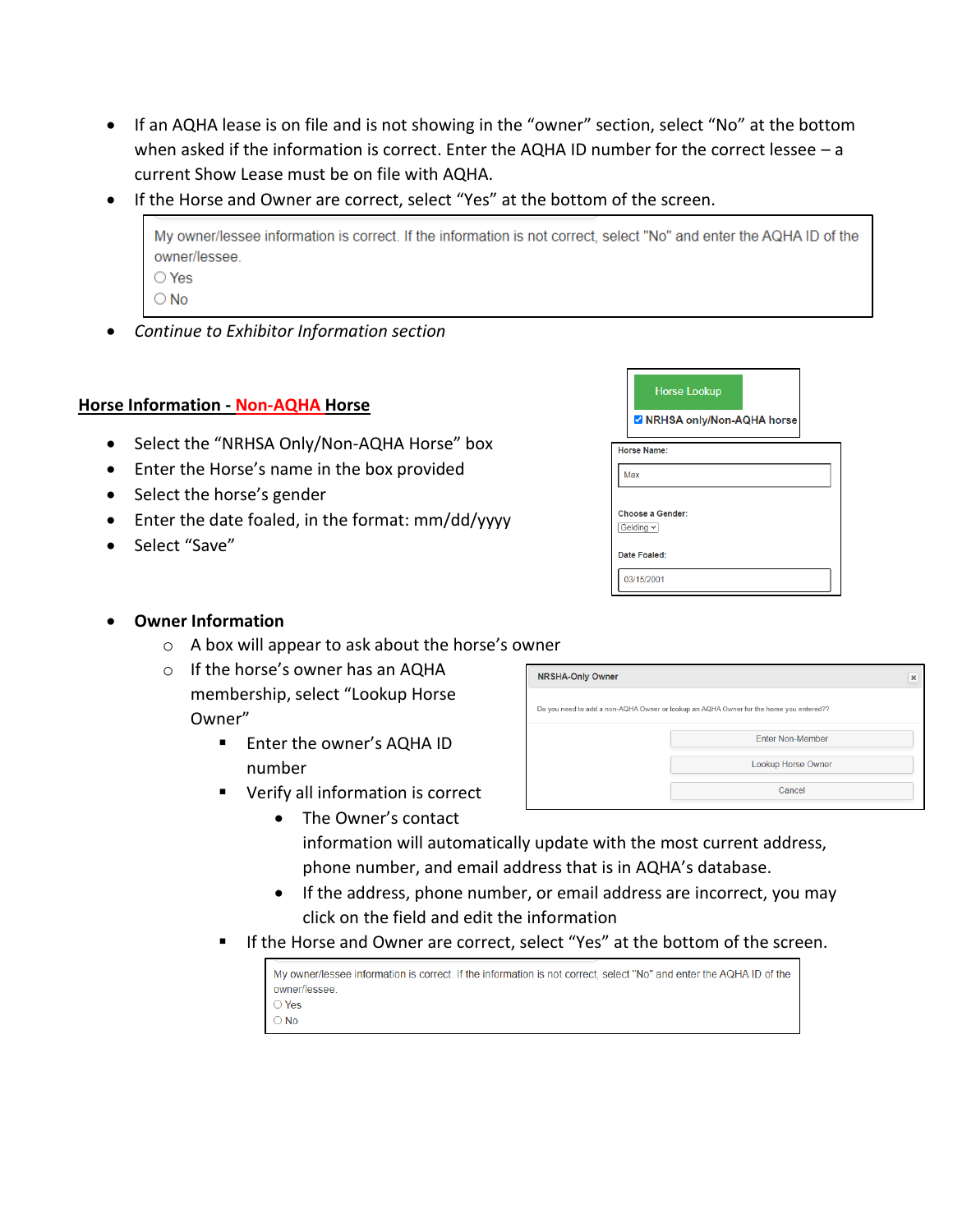- o If the horse's owner does **not** have an AQHA membership, select "Enter Non-Member"
	- **E** Enter the owner's full name first and last name
	- Enter the owner's current address street, city, state, zip, country
	- Enter a valid email address and phone number
	- Select "Save"

| <b>Owner Name:</b>            |                   |            |  |
|-------------------------------|-------------------|------------|--|
| Jane Doe                      |                   |            |  |
|                               |                   |            |  |
|                               |                   |            |  |
| <b>Owner Current Address:</b> |                   |            |  |
| 123 Street Rd                 |                   |            |  |
| City:                         | State/Province:   | Zip:       |  |
| City                          | <b>State</b>      | 12345      |  |
| Country:                      | Email:            | Phone:     |  |
| <b>USA</b>                    | email@address.xyz | 1234567890 |  |

## **Exhibitor Information**

- If the exhibitor has an AQHA membership, select "Lookup Exhibitor"
	- $\circ$  If the Owner has an AQHA membership and is the same as the exhibitor, select "Yes" when asked "Are Owner and Exhibitor the same?"
		- This will automatically populate the same information that was entered for the owner
	- $\circ$  If the owner and exhibitor are not the same, enter the exhibitor's AQHA ID number
	- o Verify all information is correct
		- The exhibitor's contact information will automatically update with the most current address, phone number, and email address that is in AQHA's database.
		- If the address, phone number, or email address are incorrect, you may click on the field and edit the information.
	- o If the Exhibitor's information is correct, select "Save".
- If the exhibitor does not have an AQHA membership, select "Enter Non-Member Exhibitor"
	- $\circ$  Enter the exhibitor's full name first and last name
		- Note: This name must match the name used by NRSHA Alliance Partners.
		- For example, do not use a nickname when SHOT records would reflect the exhibitor's *legal name.*
	- o Choose a membership type:
		- Amateur
		- Youth
		- Open
		- **•** The rider must meet other amateur or youth eligibility requirements for their respective division per AQHA's definition of an amateur and a youth.
	- o Enter the exhibitor's current address street, city, state, zip, country
	- o Enter a valid email address and phone number
	- o Select "Save"

| <b>Exhibitor Name:</b>                 |  |
|----------------------------------------|--|
| John Doe                               |  |
| Choose a Membership Type:<br>Amateur ~ |  |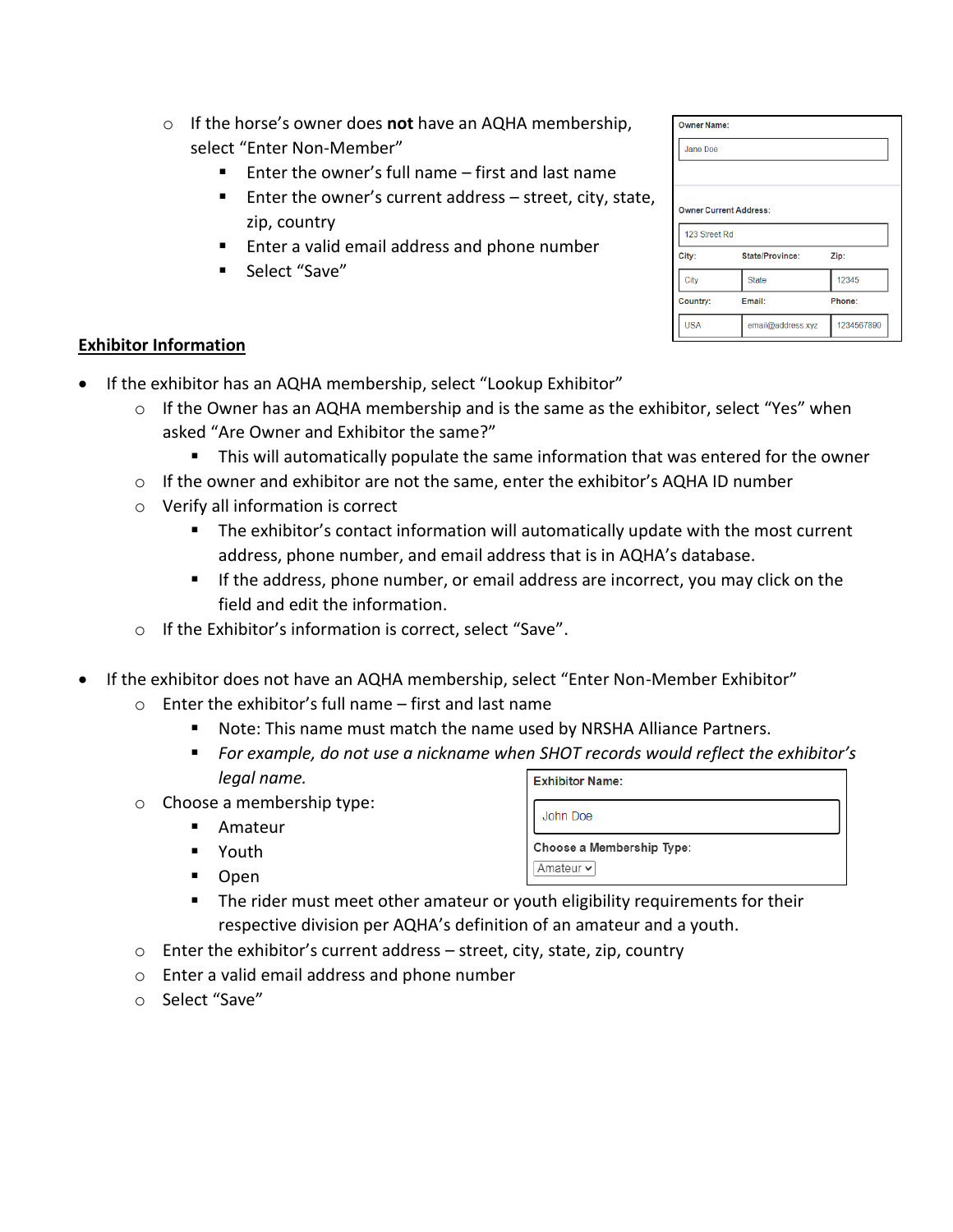### **Exhibitor Classes**

- This horse is only eligible to enter NRSHA National Championship Show classes, since the "NRHSA Only" box was selected
	- $\circ$  If you need to enter VRH, RHC, or Cattle Level 1 classes, you will need to start over and not select "NRSHA Only"
- Select the box next to "NRSHA National Championship Show" for classes to appear
- **All** NRSHA classes for the exhibitor's membership type will appear
	- o Amateur exhibitors will be shown Open, Amateur, Limited Amateur, and Novice Amateur class options
	- $\circ$  Youth exhibitors will be shown Open, Youth, Limited Youth, and Novice Youth class options
	- o Open exhibitors will be shown Open class options
- The exhibitor must be **eligible and qualified** for the classes that are selected.
	- o *All entries will be verified, and you may not receive a refund for classes entered that the horse/exhibitor are not qualified for.*
	- o *If you have questions about NRSHA eligibility or qualification, contact your NRSHA affiliate for assistance.*
	- NRSHA open classes will run concurrently with VRH junior and senior classes.
		- $\circ$  These classes will be placed as all age classes, even though they are run based on age of horse.
		- o Select Open Junior or Open Senior, based on the age of the horse
- **Select all classes that this exhibitor would like to enter in the NRSHA National Championship Show. Select OK.**
- If the horse or horse/rider enters the appropriate classes to be eligible for the All-Around in a
- specific division (at least one cattle class and all other non-cattle riding classes in the same division), an additional box will appear with the opportunity to enter an Optional All-Around Jackpot.

| <b>ZNRSHA Novice Amateur Ranch Boxing</b>             | 785000                                            | \$110 | \$85 Cattle Fee   |
|-------------------------------------------------------|---------------------------------------------------|-------|-------------------|
| □ ONRSHA Novice Amateur Ranch Cutting                 | 782200                                            | \$110 | \$120 Cattle Fee  |
| <b>ZNRSHA Novice Amateur Ranch Reining</b>            | 784200                                            | \$110 |                   |
| <b>ZNRSHA Novice Amateur Ranch Riding</b>             | 780200                                            | \$110 |                   |
| <b>ZNRSHA Novice Amateur Ranch Trail</b>              | 781200                                            | \$110 | \$35 Obstacle Fee |
| <b>Optional Class Name</b>                            | <b>Optional Class CodeEntry FeeAdditional Fee</b> |       |                   |
| <b>ZNRSHA Novice Amateur All-Around Jackpot780000</b> |                                                   | \$250 |                   |

- The exhibitor must select the Alliance Partner with which he/she is a member & qualified through.
	- $\circ$  Select the box next to each Alliance that the exhibitor is a member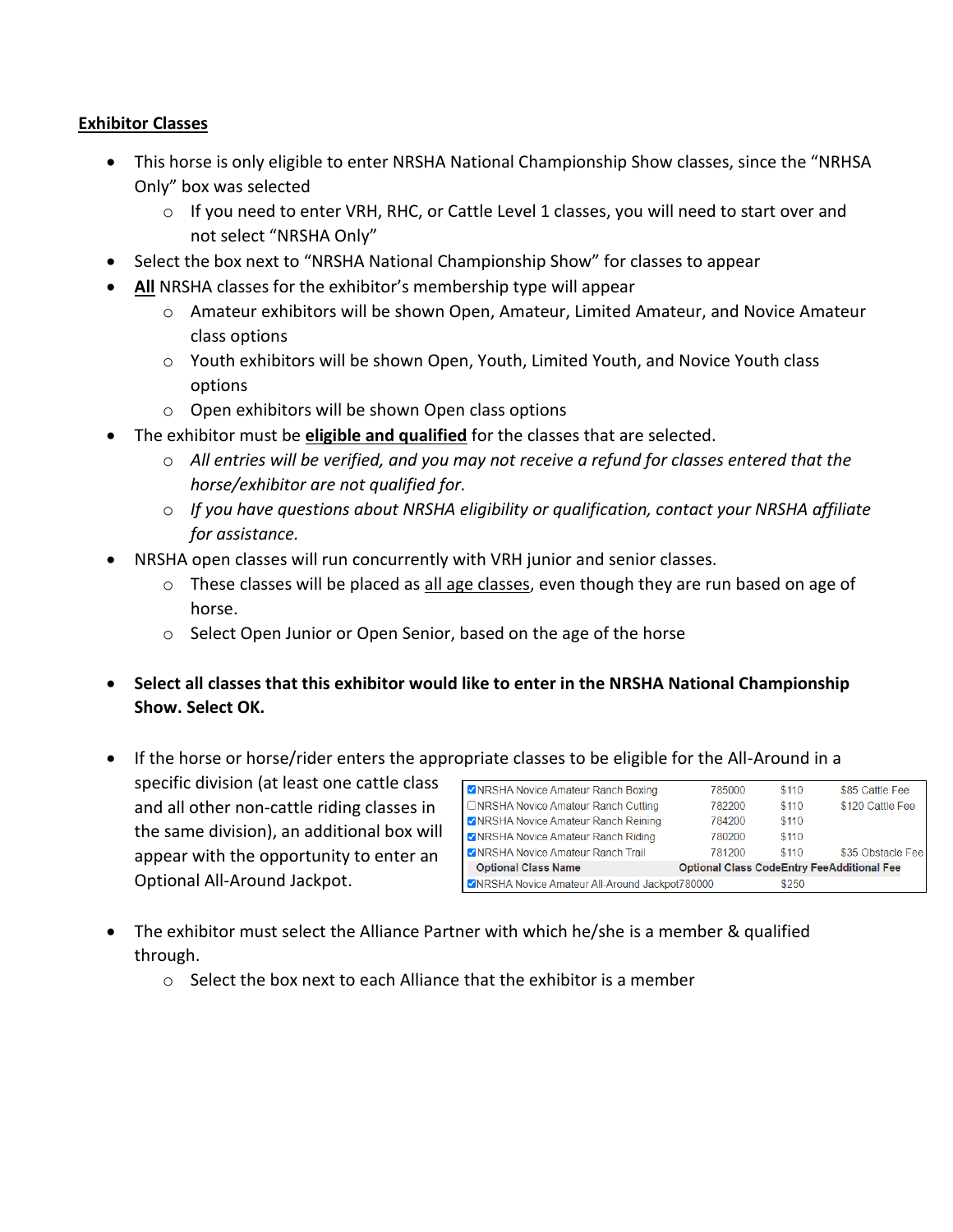#### o Enter the Member ID and Expiration of each Alliance membership

| Which NRSHA Alliance is the exhibitor a member of (select all that apply)?                   |                                                            |  |  |
|----------------------------------------------------------------------------------------------|------------------------------------------------------------|--|--|
| <b>ZEast Coast Stock Horse Association</b>                                                   | <b>EWestern States Versatility Ranch Horse Association</b> |  |  |
| □Oklahoma Stock Horse Association                                                            | □National Versatility Ranch Horse Association              |  |  |
| □Stock Horse of Texas                                                                        | □ Volunteer Ranch Horse Association                        |  |  |
| <b>ZAmerican Quarter Horse Association</b>                                                   |                                                            |  |  |
| □American Paint Horse Association                                                            |                                                            |  |  |
| East Coast Stock Horse Association Member ID: East Coast Stock Horse Association Expiration: |                                                            |  |  |
|                                                                                              |                                                            |  |  |
| 12345                                                                                        | 12/31/2022                                                 |  |  |
| American Quarter Horse Association Member IDAmerican Quarter Horse Association Expiration    |                                                            |  |  |
| 1234567                                                                                      | 12/31/2023                                                 |  |  |

#### • Eligibility Acknowledgement

- o Exhibitors entered in the NRSHA Novice divisions must sign an Eligibility Acknowledgment
- o Use the mouse to drag and sign in the box provided



• W-9

- o A completed W-9 is required for all NRSHA entries
	- Amateur and youth classes W-9 and individual social security number is required for the exhibitor
	- $\blacksquare$  Open classes W-9 is required for the owner
		- The submitted tax ID information must match the owner of the horse
			- o For example: if the owner of the horse is Seven Oaks Quarter Horses, the tax ID must be an EIN for the business. If the owner is Bob Smith, the tax ID must be Bob's social security number.

| 1. First Name (as shown on your income tax return)* |
|-----------------------------------------------------|
| Jane                                                |
| Last Name (as shown on your income tax return)*     |
| Doe                                                 |
| <b>Social Security Number*</b>                      |
| 123-45-6789                                         |

- o A signature is required to complete the W-9 section
	- Use the mouse to drag and sign in the box provided
	- Select "Save Exhibitor W9" once signed
- Once all classes are entered for this exhibitor in all divisions, select "Yes" when asked "Are you done entering classes for this exhibitor?"



- o Click "Save Exhibitor"
- If there is an additional exhibitor planning to compete on this horse, select "Add Exhibitor"
	- $\circ$  If this exhibitor is the same as the owner, select "Yes" to "Are Owner and Exhibitor the same?"
	- o If not, select "no" and enter the AQHA ID number of the Exhibitor.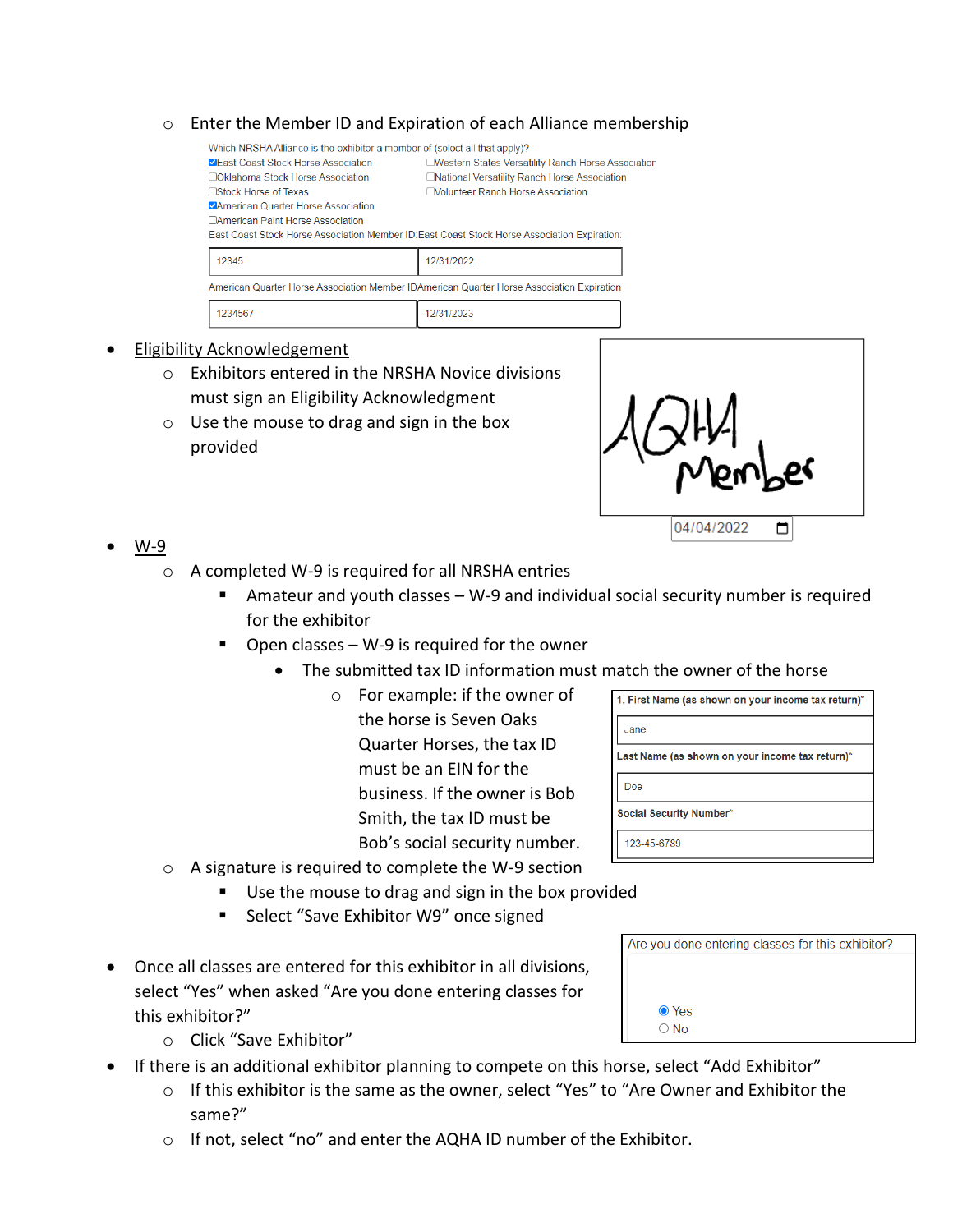- $\circ$  Repeat all steps to add classes for the additional exhibitor. Continue to "Add Exhibitor" for each rider that will be competing with this horse.
- All Saved Exhibitors and the total cost per exhibitor will be listed
	- o You may select "Edit" to make changes, or "Delete" to remove an entire exhibitor
		- Select NRSHA show to edit
		- Make all changes necessary
- Once all classes are entered and saved for all exhibitors, select "Next"

| <b>Choose Show</b>              |              | $\pmb{\times}$ |
|---------------------------------|--------------|----------------|
| Which show do you wish to edit? |              |                |
|                                 | <b>VRH</b>   |                |
|                                 | <b>RHC</b>   |                |
|                                 | <b>NRSHA</b> |                |
|                                 | Level 1      |                |
|                                 | Cancel       |                |

## **Stalling Information**

- Every horse entered must either have a stall purchased, or pay for a haul-in (grounds) fee
- If a tack stall is purchased, the payment may not be split between exhibitors through the entry form. The splitting must be done on your own.
- Select a stalling option
	- o Stall for the entire show \$200

|       | ● Click here if you will stall your horse for the entire show - |
|-------|-----------------------------------------------------------------|
| \$200 |                                                                 |

- Enter the stalling agent name and phone number
	- All entry forms must include the SAME stalling agent name to be stalled together.
		- o For example: If Jane, John, Joe, and Bob want to stall together, ALL stall orders should put Bob as the Stalling Agent.

| List stalling agent name below for stall block. Please<br>only list ONE NAME for the entire stall block to ensure<br>everyone is stalled together. |
|----------------------------------------------------------------------------------------------------------------------------------------------------|
| <b>Stalling Agent Phone:</b>                                                                                                                       |
|                                                                                                                                                    |

- Enter the number of stalls to be paid for on this entry form
	- The form defaults to 1 stall. If you need to pay for other stalls, tack stalls, etc., enter the total number that YOU would like to pay for.

| Number of Stalls you are paying for: |  |  |  |  |
|--------------------------------------|--|--|--|--|
|                                      |  |  |  |  |
|                                      |  |  |  |  |

- Enter your date of arrival and date of departure.
	- Horses may NOT arrive before noon on Sunday, June 19.
	- Horses must depart prior to noon on Sunday, June 26.

| Day of Arrival*     | Day of Departure* |  |  |
|---------------------|-------------------|--|--|
| <u>  NG/2N/2N22</u> | 7672672022        |  |  |

- o Stall ONLY for one or two nights \$120
	- Enter the stalling agent name and phone number

Click here if you will stall your horse for ONLY one or two nights - \$120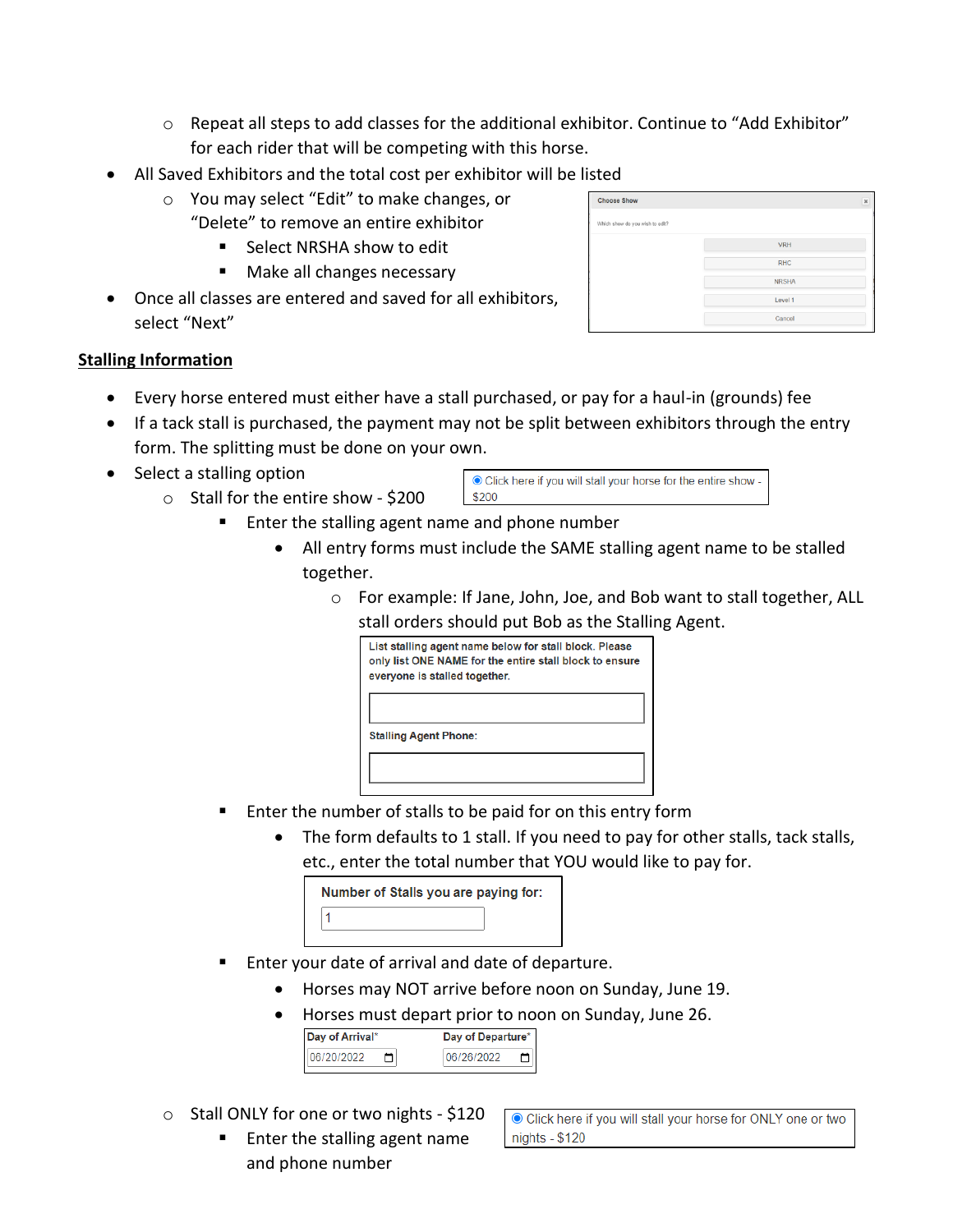- Enter the number of stalls to be paid for on this entry form
- Enter your date of arrival and date of departure
	- To receive the discounted stall rate, the stall may NOT be used more than two nights.
	- The date of arrival and date of departure must reflect one or two nights only
- o Haul-in (grounds) fee \$50

● Click here if you do not need a stall & will be hauling in -\$50

- o Previously purchased stall for this horse
	- **■** If the stall was purchased on another entry form, select this option.

Click here if you have already paid for your stalls on another tab

- **If more than one entry form has been completed for the same horse, also select** this option.
- List the name of the horse or the owner where the stall was purchased.
	- Please include details to assist AQHA staff in locating the entry form where the stall was purchased.

List the name of the horse/owner where stalls were purchased:\*

• Click "Save Stalling Info"

## **Review Charges**

- All classes, stalls, and charges will be listed and itemized.
- Review classes and charges for each exhibitor
- If there are changes or edits, scroll above to "Saved Exhibitor" section to edit classes.

|                                   | Total \$255 |  |
|-----------------------------------|-------------|--|
| <b>VRH Youth Drug Testing Fee</b> | \$55        |  |
| - \$95 cattle fee                 | \$95        |  |
| - LTD Youth Ranch Cutting         | \$105       |  |
| <b>Item</b>                       | Price       |  |

#### **Participant Acknowledgment Form**

- Review the legal Acknowledgment section
- Use the mouse to drag and sign in the box provided
- If the user signing the form is not the exhibitor
	- o Include the name of the person completing the form
	- o Enter the relationship of the person completing the form to the owner/exhibitor, if different

| Name if different from participant:                  |  |
|------------------------------------------------------|--|
| Jane Doe                                             |  |
| Relationship to owner if different from participant: |  |
|                                                      |  |